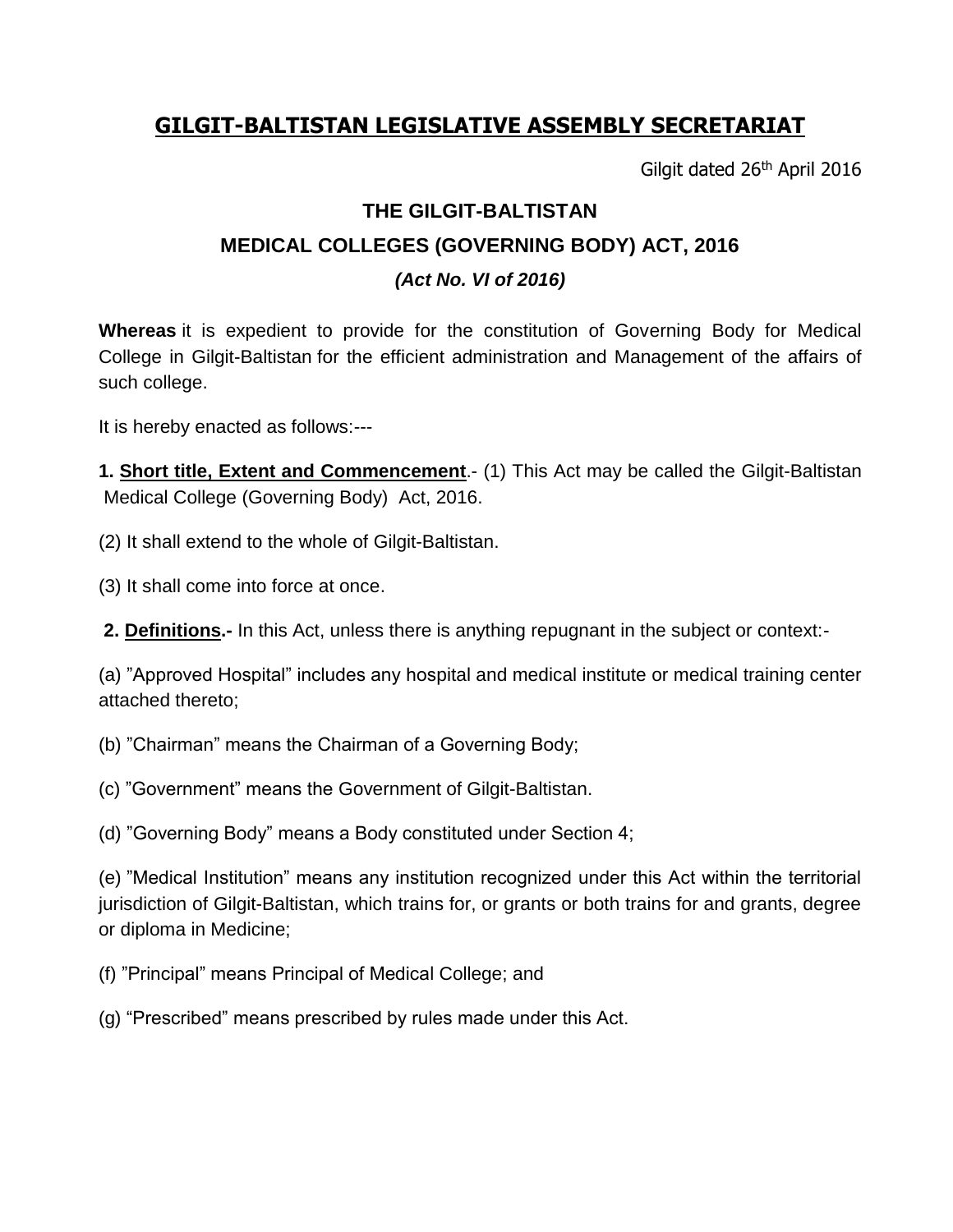**3. Establishment of Medical College.** (1) The Government may by notification establish a Medical College which shall be governed and administered under this Act.

(2) The Medical College shall be a body corporate having perpetual succession and a common seal with power to acquire, hold and dispose of property as prescribed and may, by its name, sue and be sued:---

Provided that the disposal of land and structure thereon shall be subject to the approval of Governing Body.

**4. Constitution of Governing Body**.- (1) There shall be constituted a Governing body for the Medical College to be established in the Gilgit-Baltistan, for the efficient administration and Management of the Medical College, in the manner hereinafter appearing.

(2) The administration and Management of the affairs of a Medical College shall vest in the Governing Body in accordance with provisions of this Act.

**5. Composition of Governing Body.**- (1) The Government shall, by a notification in the Official Gazette, constitute a Governing Body for the Medical College of Gilgit-Baltistan which shall be comprising of the following,---

| (i) Chief Minister                                      | Chairman             |
|---------------------------------------------------------|----------------------|
| (ii) Chief Secretary                                    | <b>Vice Chairman</b> |
| (iii) Minister Health                                   | Member               |
| (iv) Vice Chancellor KIU University of Gilgit-Baltistan | Member               |
| (v) Secretary Health                                    | Member/secretary     |
| (vi) Secretary Finance                                  | Member               |
| (vii) Secretary Planning and Development                | Member               |
| (viii) Principals of Medical College                    | Member               |

(viii) Two members to be nominated by the Government from amongst the members of Gilgit-Baltistan Legislative Assembly out of whom, at least one shall be taken from opposition benches

(ix) Two non-official members from amongst the following:---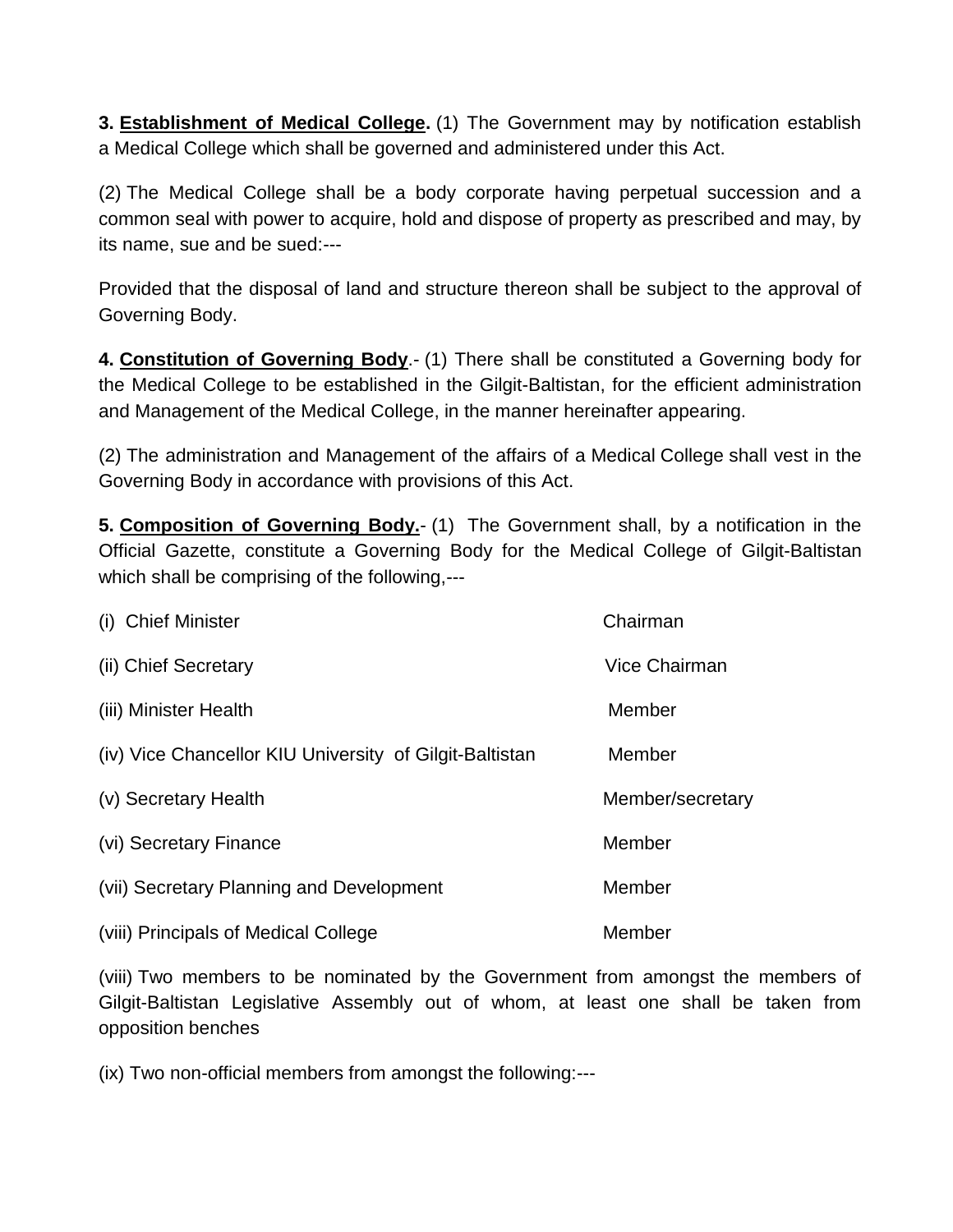(a) Eminent retired professor of a Medical College from

Gilgit-Baltistan, Pakistan or abroad;

(b) renowned retired educationist, management experts/retired civil and military officers (not below the rank of Secretary/Brigadier), distinguished philanthropists, notable jurists and financial experts from Gilgit-Baltistan Pakistan or abroad:---

Provided that the nomination of non-official members shall be made through a selection from a penal of at least three individuals for each vacancy which shall be duly prepared by Secretary of Governing Body for consideration and approval of the Government.

(2) The non-official members shall perform on honorary basis and shall not be entitled for any financial benefit or perks and privileges under this Act.

(3) The Government may remove any non-official member of the Governing Body before expiry of his term of office without assigning any reasons thereof.

(4) Any non-official member may, however, by notice in writing under his hand, addressed to the Government, resign from his office.

(5) No act or proceedings of the Governing Body shall be invalid merely on the ground of the existence of any vacancy or deficiency in the constitution of the Body.

**6. Powers and function of the Governing Body.-** (1) Governing Body shall govern the affairs of the Medical College and issue policy/guidelines from time to time for which it has been constituted and shall subject to any rules made in this behalf, have all powers necessary for the purpose.

(2) In the exercise of its powers and performance of its functions, the Governing Body shall, in respect of policy making, coordination and maintenance of education standards, be guided by such directions as the Pakistan Medical and Dental Council (PM&DC) and other accreditation body may issued from time to time.

**7. Power to constitute Committees.-** (1) The Governing Body on advice of the concerned Principal shall, for the efficient performance of its functions under this Act, constituted with such of its members and other persons as it may appoint, the following committees, namely:---

(a) The Executive Committee;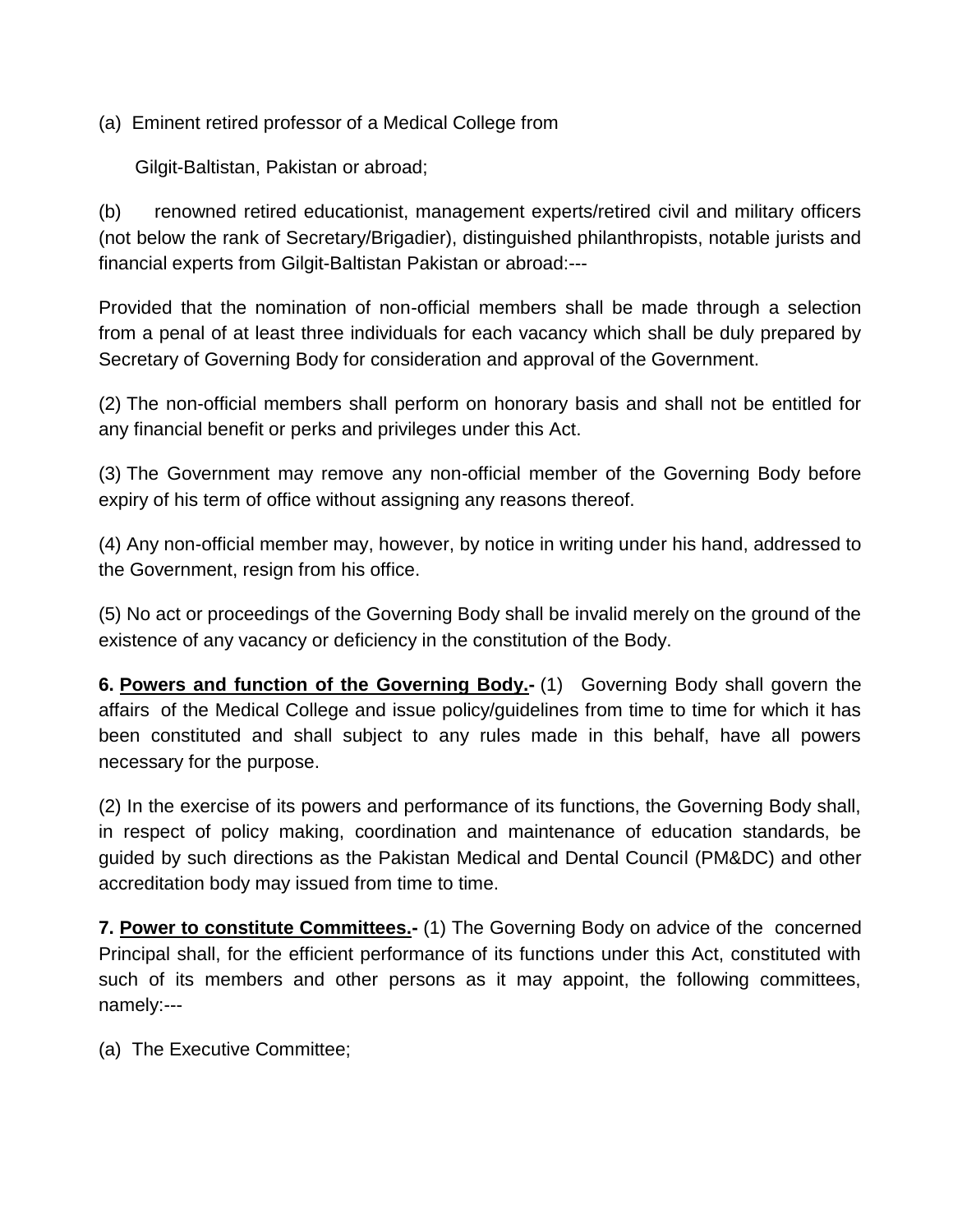- (b) The Finance and Grants Committee; and
- (c) The Establishment Committee.

(2) The Governing Body shall instruct Principal to constitute and monitor the functions of following committees:

- (a) College Academic Council;
- (b) Discipline Committee;
- (c) The Hospital Management Committee;
- (d) Hostels and Campus management Committee;
- (e) The selection and recruitment Committee; and
- (f) Any other Committee.

(3) Subject to such directions as the Government may, from time to time, issue in this behalf, a Committee constituted under sub-section (1) shall perform such functions as may be prescribed by regulations or otherwise specified by the Governing Body.

(4) Subject to such decision as College Academic Council may, from time to time issue in this behalf, a Committee constituted under sub-section (2) shall perform such functions as may be prescribed by regulations or otherwise specified by College Academic Council.

**8. Teaching Hospitals.**- The Governing Body shall, to fulfill the teaching requirements of the College in accordance with PM&DC regulations, by a notification in Official Gazette, declare any one or more of Health Institutions as teaching hospitals of the College.

**9. Academic Council.**- Academic Council shall discharge its duties as required by PM&DC and shall be highest academic body of the institution. Principal shall be Chairman of College Academic Council which frame regulations for development and functioning.

**10. Council of Deans.**- During the course of development on attainting the status of University/Degree Awarding Institution, the Governing Body, to fulfill the administrative requirements, shall advise Principal to constitute a council of deans under his chairmanship to discharge its duties regarding administration and formulation of rules and regulations for approval of Governing Body and shall be responsible for better functioning of the institution in accordance with the Higher Education Commission (HEC) regulations.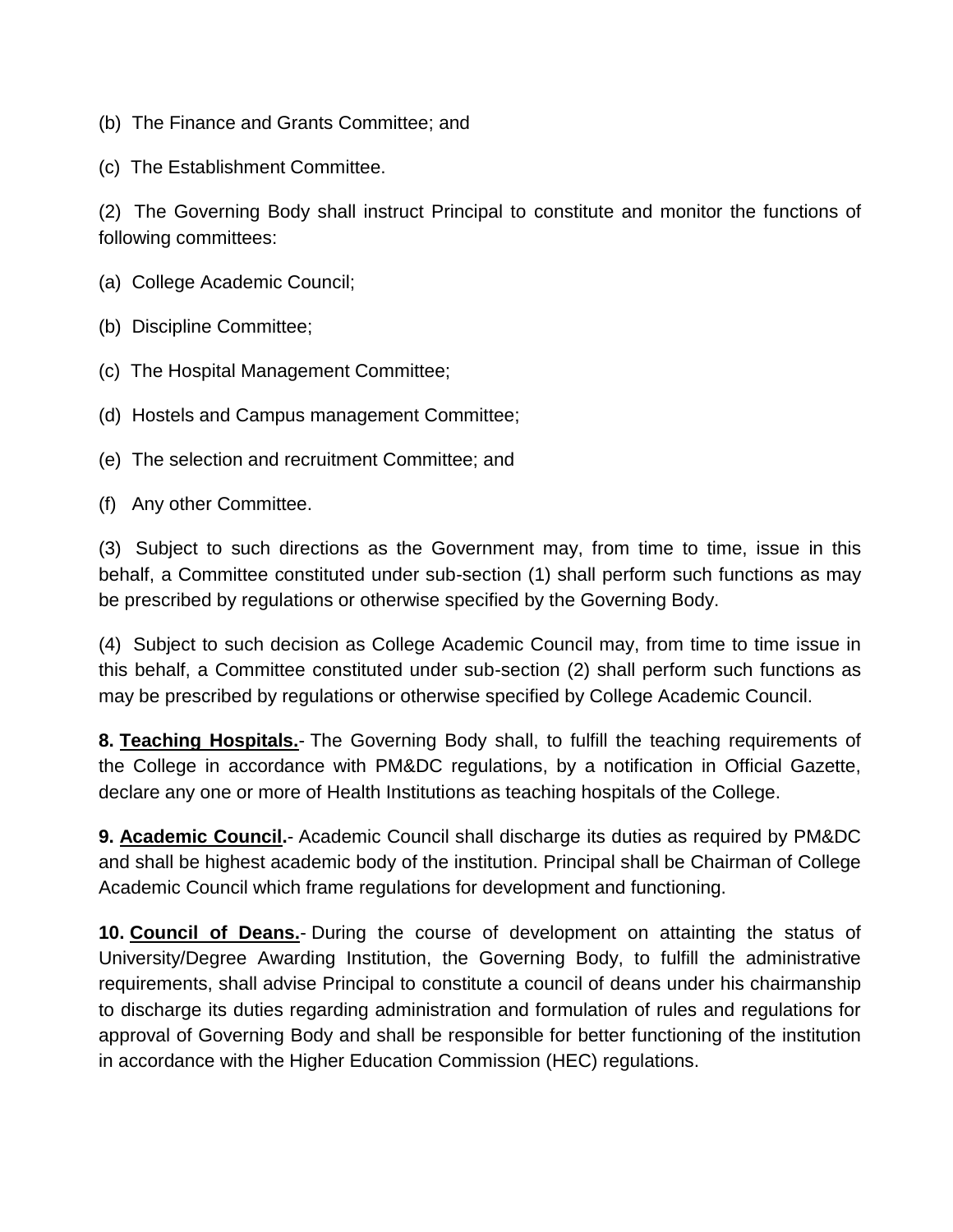**11. Powers of Principal.**- (1) The Principal/Dean in his capacity as head of institution shall,- --

(i) Perform the services of managing the institution with the highest standards of professional and ethical competence and integrity;

(ii) ensure provision of healthcare facilities to the satisfaction of the public;

(iii) utilize his capabilities to his best to ensure adequate resources building, both financial and intellectual for the efficient management of the institution;

(iv) be responsible for the academic performance of the institution;

(v) perform clinical and teaching audit of the staff on half yearly basis; and

(vi) interact and negotiate with the University/College, national and international institutions in his capacity as the Dean.

(2) The Principal/Dean shall place the budget before the Governing Body and shall incur expenditure within the approved budget. It shall be responsible for the efficient and effective use of total financial resources available.

(3) He shall be responsible to upgrade the healthcare delivery service regularly, including the equipment, to a level as near as possible of international standards.

(4) The Principal/Dean shall in the initial three months, after taking over charge, produce a situational analysis report on the performance benchmark status of the institution.

(5) The Principal/Dean shall be bound to evaluate progress of the institution on the basis of the performance indicator provided to him from time to time by the Governing Body/PM&DC and shall take appropriate measures in the light of their directions.

(6) He shall organize and assist external and internal audits, both financial performances related, on annual and quarterly basis.

(7) He shall provide to the government information, comments and advice on any specific point as may be asked for.

(8) He shall perform such other functions and duties as may be assigned to him by the Governing Body/Government.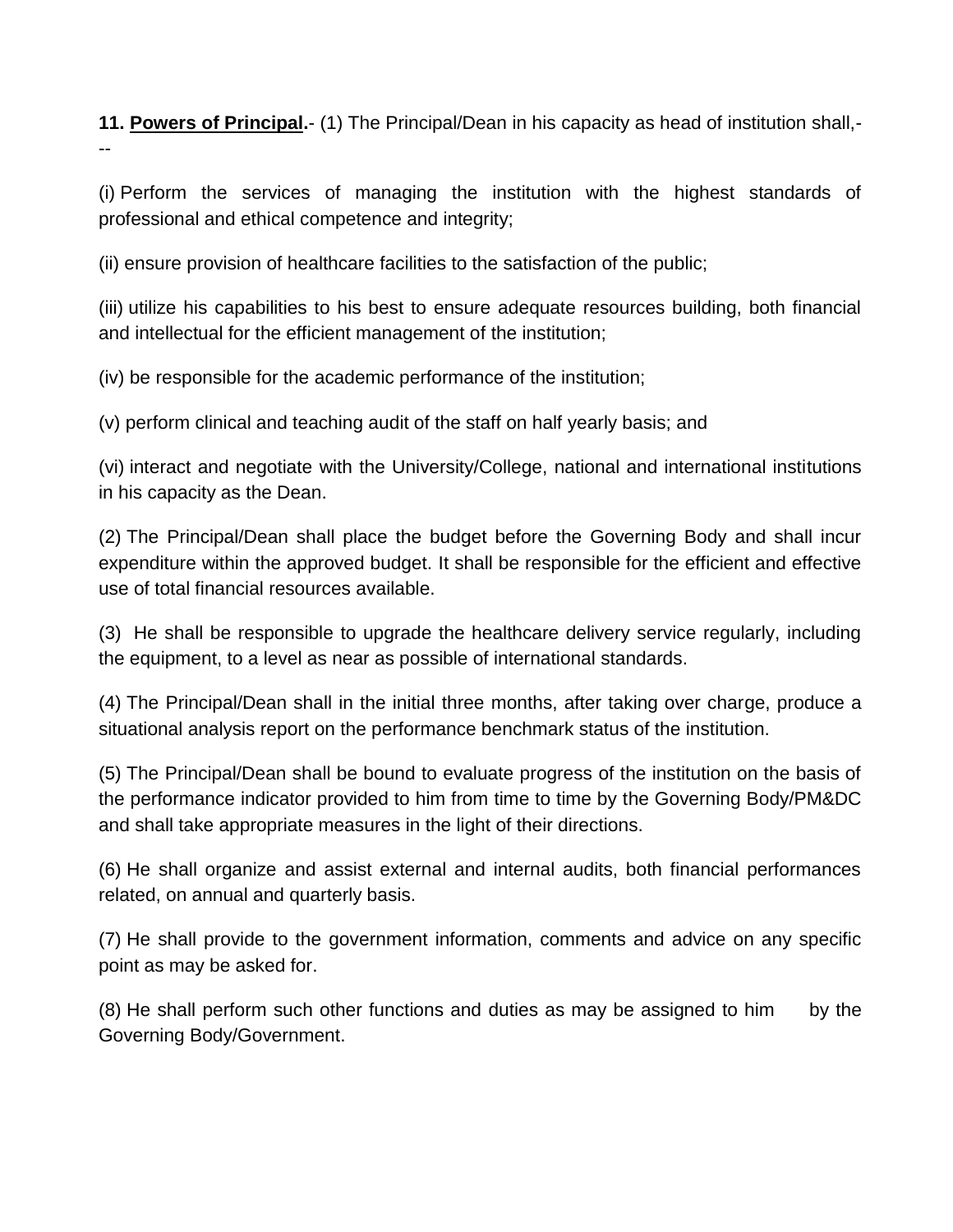(9) The Principal/Dean may forward a complaint against any member/staff of the Medical College or hospital, to the deputy dean of the College or superintendent of the hospital for taking necessary steps for the redresses of the complaint. If the requisite action is not taken by the deputy dean or Medical Superintendent, the Principal/Dean may cause the same to be laid before the Governing Body.

**12. Institutional private practice**.- The Governing Body shall be competent to prescribe and made applicable as well defined procedure for institutional private practice by the approved category of employees of the Medical College.

**13. Delegation of powers**.- The Governing Body may delegate to any officer of Medical College or a committee, any of its powers, duties or functions for carrying out the purpose of this Act.

**14**. **Admission Policy in the Medical College.**- All admissions in Medical Colleges or other disciplines introduced from time to time, shall be carried out strictly on merit basis as per Policy of Government and in accordance with the regulations of PM&DC. The Principal of the institution shall take measures to implement the admission policy. The Governing Body shall constitute a joint admission committee comprising of the highly professionals and officials of highest repute/notable educationist.

**15. Budget, audit and accounts**.- (1) Except, as otherwise provided in this Section, the constitution of a Governing Body for Medical College shall not affect the position obtaining before such constitution with respect to receipt, expenditure, or any arrangement relating to the finances of a Medical College or the maintenance and audit of its accounts.

(2) All receipts of a Medical College from any source whatsoever shall constitute the College Fund which shall be applied, subject to rules made in this behalf, by its Governing Body to meet all expenditure for the administration and management of the affairs of the Medical College and other charges connected with the performance of the functions of the Governing Body under this Act.

(3) The annual budget of a Medical College shall be approved and its accounts shall be maintained and audited in such manner as may be prescribed.

(4) Tax exemption status and levies etc., shall be determined by the Governing Body.

(5) Auditor General shall audit the accounts of the Medical Colleges annually.